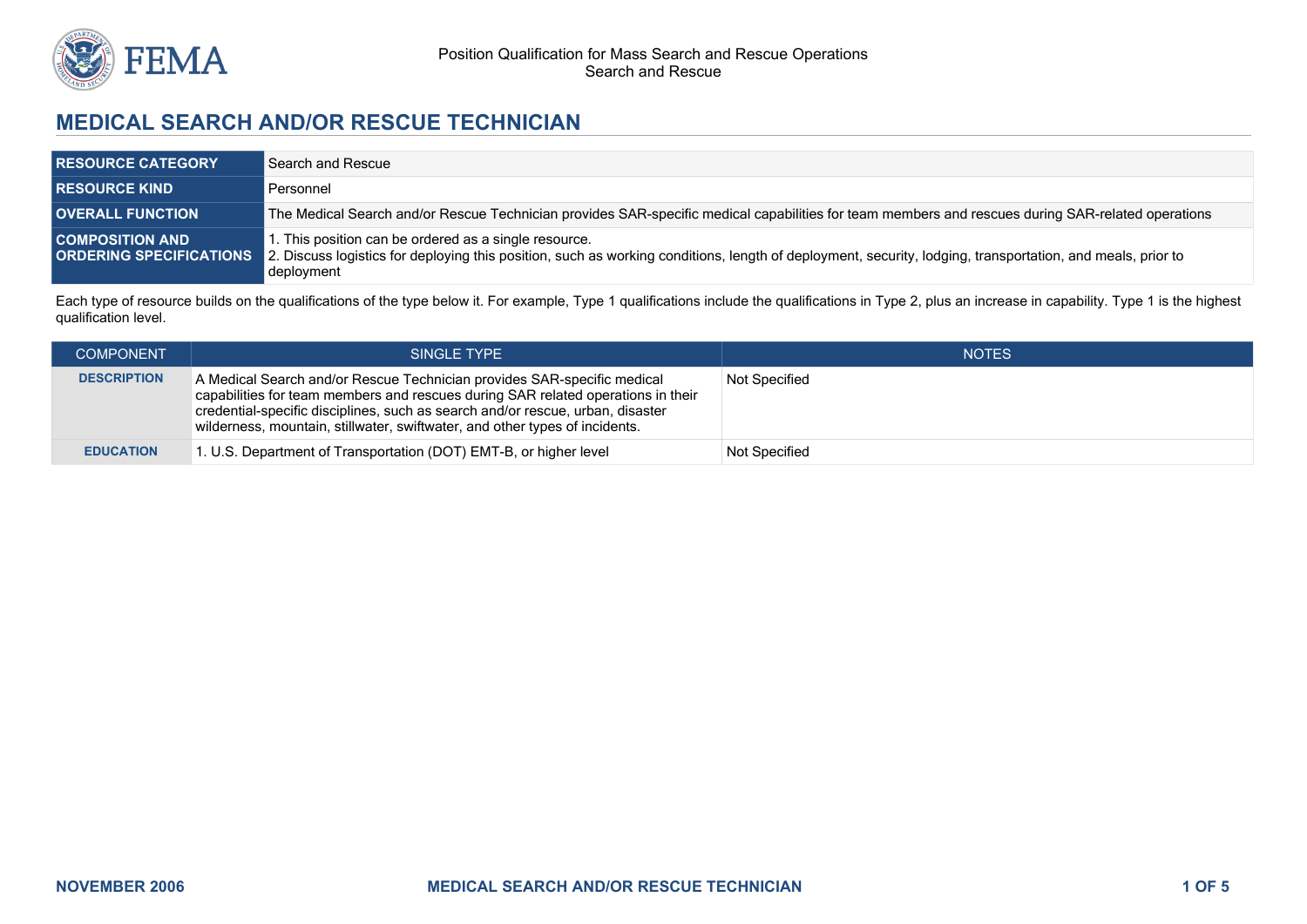

## Position Qualification for Mass Search and Rescue Operations Search and Rescue

| <b>COMPONENT</b> | <b>SINGLE TYPE</b>                                                                                                                                                                                                                                                                                                                                                                                                                                                                                                                                                                                                                                                                                                                                                                                                                                                                                                                                                                                                                                                                                                                                                                                                                                                                                                                                                                                                                                                                                                                                                                                                                                                                                                                                                                                                                                                                                                                                                                                                                                                                                                   | <b>NOTES</b>  |
|------------------|----------------------------------------------------------------------------------------------------------------------------------------------------------------------------------------------------------------------------------------------------------------------------------------------------------------------------------------------------------------------------------------------------------------------------------------------------------------------------------------------------------------------------------------------------------------------------------------------------------------------------------------------------------------------------------------------------------------------------------------------------------------------------------------------------------------------------------------------------------------------------------------------------------------------------------------------------------------------------------------------------------------------------------------------------------------------------------------------------------------------------------------------------------------------------------------------------------------------------------------------------------------------------------------------------------------------------------------------------------------------------------------------------------------------------------------------------------------------------------------------------------------------------------------------------------------------------------------------------------------------------------------------------------------------------------------------------------------------------------------------------------------------------------------------------------------------------------------------------------------------------------------------------------------------------------------------------------------------------------------------------------------------------------------------------------------------------------------------------------------------|---------------|
| <b>TRAINING</b>  | Fulfillment of requirement(s) as stated In all the following applicable discipline<br>specific standard(s):<br>1. NFPA 1670 Awareness Level Training, including:<br>a. General Requirements<br>b. Confined Space SAR, and/or applicable industry equivalent such as mine (MSHA)<br>or cave (NCRC) SAR<br>c. Water SAR Operations<br>d. Structural Collapse, and/or applicable industry equivalent such as mine (MSHA)<br>or cave (NCRC) SAR<br>e. Trench and Excavation SAR and/or applicable industry equivalent such as mine<br>(MSHA) or cave (NCRC) SAR<br>f. Rope Rescue<br>2. NFPA 1006: Standard for Rescue Technician (2003), including:<br>a. General Requirements<br>b. Confined Space SAR, and/or applicable industry equivalent such as mine (MSHA)<br>or cave (NCRC) SAR<br>c. Water SAR Operations<br>d. Structural Collapse, and/or applicable industry equivalent such as mine (MSHA)<br>or cave (NCRC) SAR<br>e. Trench and Excavation SAR, and/or applicable industry equivalent such as mine<br>(MSHA) or cave (NCRC) SAR<br>f. Rope Rescue<br>g. Duties of the Entrant per 29 CFR 1910.146, and/or applicable industry equivalent<br>such as mine (MSHA) or cave (NCRC) SAR<br>3. NFPA 472 HazMat Operations and/or OSHA 1910.120(Q)(6)(ii), HazMat<br>Operations Training or equivalent basic instruction on responding to and operating<br>in a CBRNE incident<br>4. SAR-medical training specific to the area of practice (wilderness, alpine, canine,<br>disaster, water, urban, collapse, etc.)<br>Completion of the following baseline criteria:<br>5. OSHA 1910.120 and/or 1910.134(f), Respiratory Protection<br>6. Risk assessment<br>7. Hazard mitigation<br>8. PPE<br>9. Use of related tools and devices<br>10. Medical triage<br>11. Medical conditions common to SAR incidents such as lacerations, fractures,<br>shock, crush injury and crush syndrome, burns, penetrating and blunt trauma, head<br>injuries, respiratory embarrassment, hyper/hypothermia, and infections. They must<br>also have experience treating common medical emergencies, eye injuries,<br>(Continued) | Not Specified |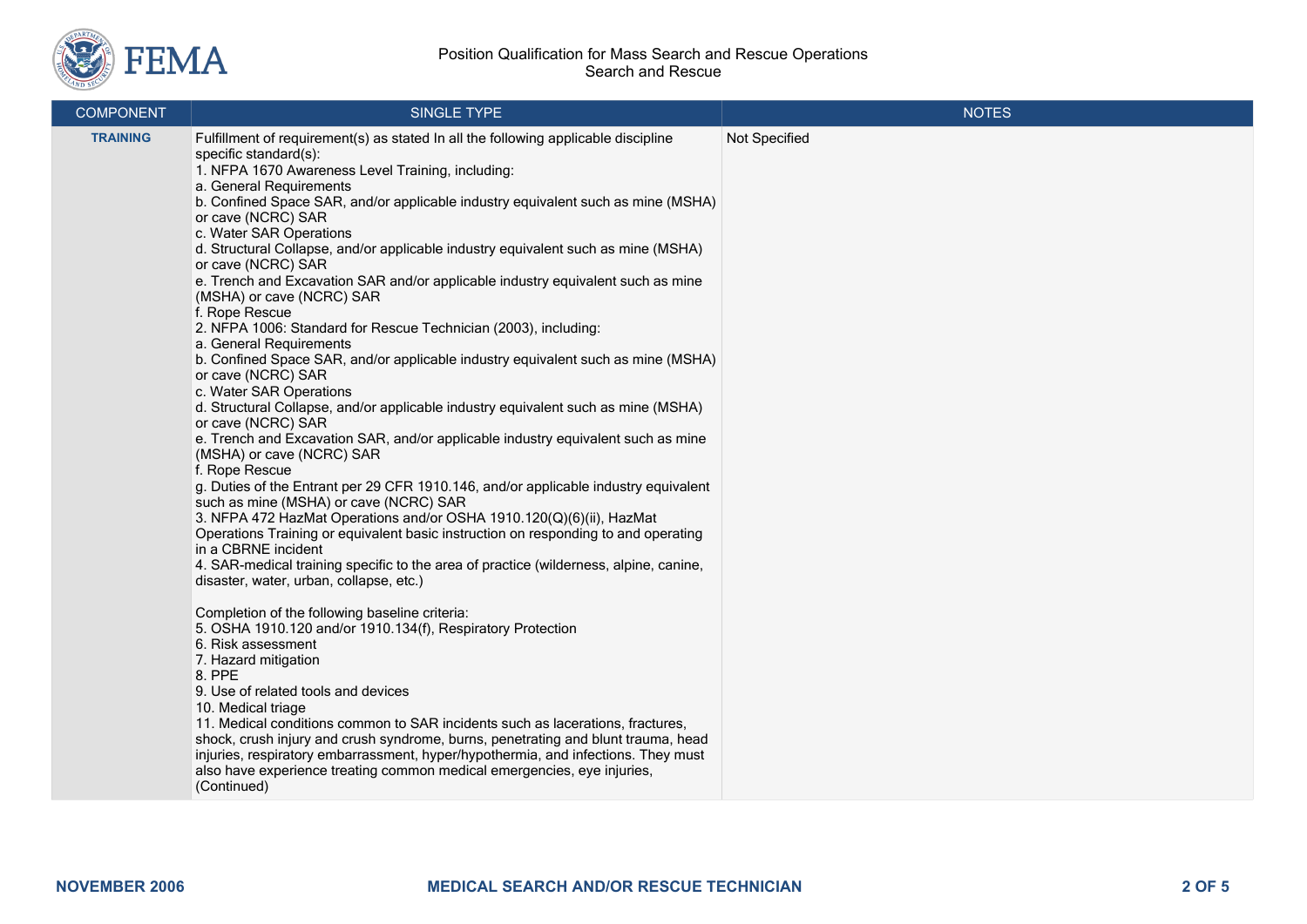

| <b>COMPONENT</b>                          | SINGLE TYPE                                                                                                                                                                                                                                                                                                                                                                                                                                                                                                                                                                                                                                                                                                                                                                                                                                                                                                                                                                                                                                                                                                                                                                                                                                                                                                                                                                                                                                                                                               | <b>NOTES</b>                                                                                                                                                                                                      |
|-------------------------------------------|-----------------------------------------------------------------------------------------------------------------------------------------------------------------------------------------------------------------------------------------------------------------------------------------------------------------------------------------------------------------------------------------------------------------------------------------------------------------------------------------------------------------------------------------------------------------------------------------------------------------------------------------------------------------------------------------------------------------------------------------------------------------------------------------------------------------------------------------------------------------------------------------------------------------------------------------------------------------------------------------------------------------------------------------------------------------------------------------------------------------------------------------------------------------------------------------------------------------------------------------------------------------------------------------------------------------------------------------------------------------------------------------------------------------------------------------------------------------------------------------------------------|-------------------------------------------------------------------------------------------------------------------------------------------------------------------------------------------------------------------|
| <b>TRAINING</b>                           | (Continued)<br>minor orthopedic injuries, etc.<br>12. General rescue operations at structural collapse sites, landslides, hurricanes,<br>wilderness, mountain, and other such incidents, as appropriate for the location<br>Completion of the following:<br>13. IS-100: Introduction to the Incident Command System, ICS-100<br>14. IS-200: Basic Incident Command System for Initial Response, ICS-200.<br>15. IS-700: National Incident Management System, An Introduction<br>Recommended:<br>1. NFPA 472 HazMat Operations and/or OSHA 1910.120 (Q)(6)(ii), HazMat<br>Operations Training or equivalent basic instruction on responding to and operating<br>in a CBRNE incident<br>2. Certified in Basic Trauma Life Support (BTLS), Acute Trauma Life Support<br>(ACLS), and Pediatric Advanced Life Support (PALS) regimens, or equivalent<br>3. FEMA/US&R Medical Team Training course or equivalent.<br>4. FEMA/US&R WMD Considerations for Medical Specialists, or equivalent<br>5. SAR-medical training specific to area of practice (wilderness, disaster, etc.).<br>6. DOJ Emergency Response to Terrorism, Basic Concepts, or equivalent.<br>7. GPS Awareness Level course<br>8. FEMA/US&R WMD Enhanced Operations, or equivalent<br>9. Continuing education requirements for training.<br>10. Recommend recertification and verification of all training listed above.<br>11. Recommend development of continuing education requirements for training<br>12. Maintain currency every 3 years |                                                                                                                                                                                                                   |
| <b>EXPERIENCE</b>                         | Recommended:<br>1. Actively practicing pre-hospital care on a regular basis<br>2. Position taskbooks that validate and verify (by AHJ) demonstrated ability to<br>perform required skills in exercises and/or actual incidents every 5 years or as<br>dictated by need.                                                                                                                                                                                                                                                                                                                                                                                                                                                                                                                                                                                                                                                                                                                                                                                                                                                                                                                                                                                                                                                                                                                                                                                                                                   | Not Specified                                                                                                                                                                                                     |
| <b>PHYSICAL/MEDICAL</b><br><b>FITNESS</b> | Completion of the following baseline criteria:<br>1. Minimum physical fitness standards as required by the AHJ<br>Recommended:<br>Fulfillment of requirement(s) as stated in the following standard(s):<br>1. NFPA 1582, Standard on Medical Requirements for Fire Fighters, or equivalent                                                                                                                                                                                                                                                                                                                                                                                                                                                                                                                                                                                                                                                                                                                                                                                                                                                                                                                                                                                                                                                                                                                                                                                                                | That NFPA 1582, Standard on Medical Requirements for Fire Fighters, as<br>recommended by NFPA 1006, be adopted. Where necessary, additional<br>inoculations specific to the incident environment may be required. |
| <b>CURRENCY</b>                           | Not Specified                                                                                                                                                                                                                                                                                                                                                                                                                                                                                                                                                                                                                                                                                                                                                                                                                                                                                                                                                                                                                                                                                                                                                                                                                                                                                                                                                                                                                                                                                             | Not Specified                                                                                                                                                                                                     |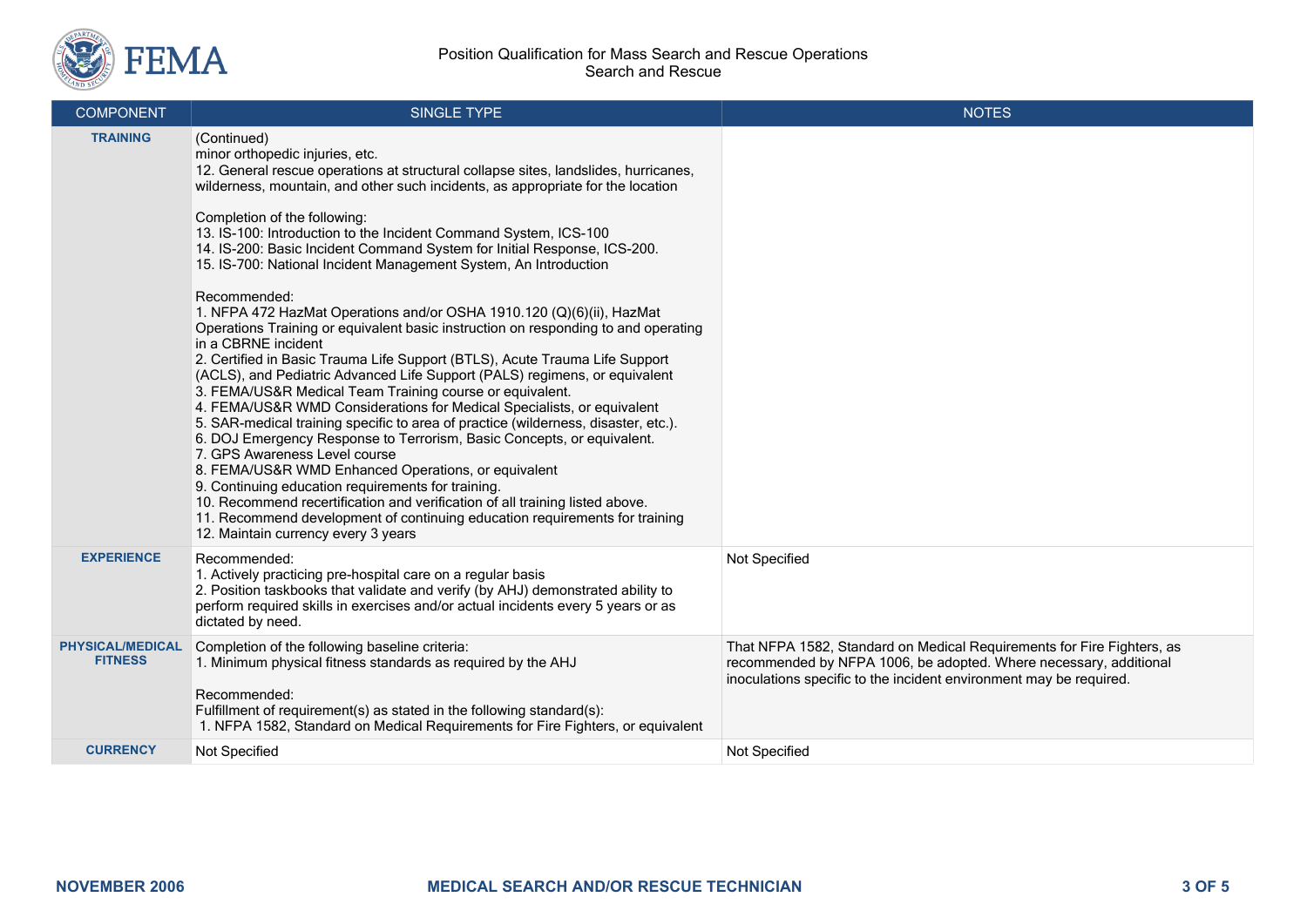

## Position Qualification for Mass Search and Rescue Operations Search and Rescue

| <b>COMPONENT</b>                                                                                           | SINGLE TYPE                                                                                                                                                                                                                                                               | <b>NOTES</b>  |
|------------------------------------------------------------------------------------------------------------|---------------------------------------------------------------------------------------------------------------------------------------------------------------------------------------------------------------------------------------------------------------------------|---------------|
| <b>PROFESSIONAL AND Certification:</b><br><b>TECHNICAL</b><br><b>LICENSES AND</b><br><b>CERTIFICATIONS</b> | 1. EMT-B per NFPA 1006(2003) A-3-3.5 or higher<br>2. Certified for confined space entry in accordance with OSHA Standard 29 CFR<br>1910.146 Confined Space Entry Permit, as necessary<br><b>Recommended Certification:</b><br>EMT-P per NFPA 1006(2003) A-3-3.5 or higher | Not Specified |